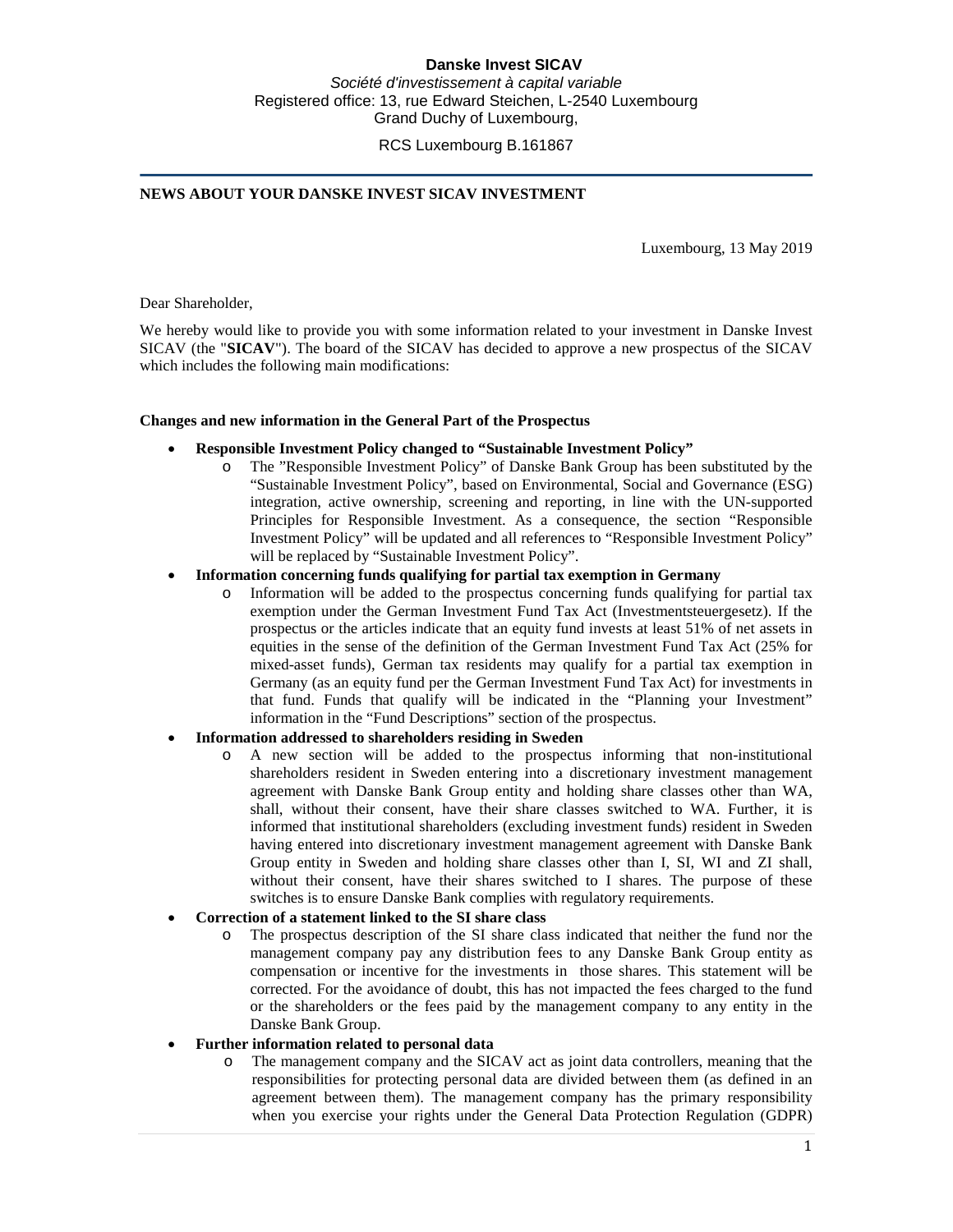# **Danske Invest SICAV**

*Société d'investissement à capital variable* Registered office: 13, rue Edward Steichen, L-2540 Luxembourg Grand Duchy of Luxembourg,

# RCS Luxembourg B.161867

unless you invest through a nominee (an entity that holds shares for you under its own name), in which case your data controller is the nominee.

- **References to CET changed to "Luxembourg time"**
	- o References to "CET" (Central European Time) will be changed to "Luxembourg time" throughout the prospectus.
- **Two new funds added to the prospectus**
	- o Foreign Exchange Absolute; and
	- Global Sustainable 130/30.

## **Fund-specific changes**

• There are also changes and clarifications that apply to particular funds. These are detailed in the appendix to this letter.

*Please note that investors in the fund US High Yield Bond concerned by the change explained in the appendix, have the right until 5:30 pm Luxembourg time on 20 June 2019 to request the full redemption free of redemption charge or switch of their shares into any other fund within the SICAV free of switch charge.*

The new prospectus applies from 13 May 2019, except for certain changes which apply from the dates indicated in the appendix to this letter. Both the new prospectus as well as the relevant Key Investor Information Documents (KIIDs) will be available online at danskeinvest.com and free of charge at the registered office of the SICAV.

Any terms used in this letter that are defined in the new prospectus carry the definition provided there.

Yours faithfully,

The Board of Directors

Danske Invest SICAV 13, rue Edward Steichen L-2540 Luxembourg